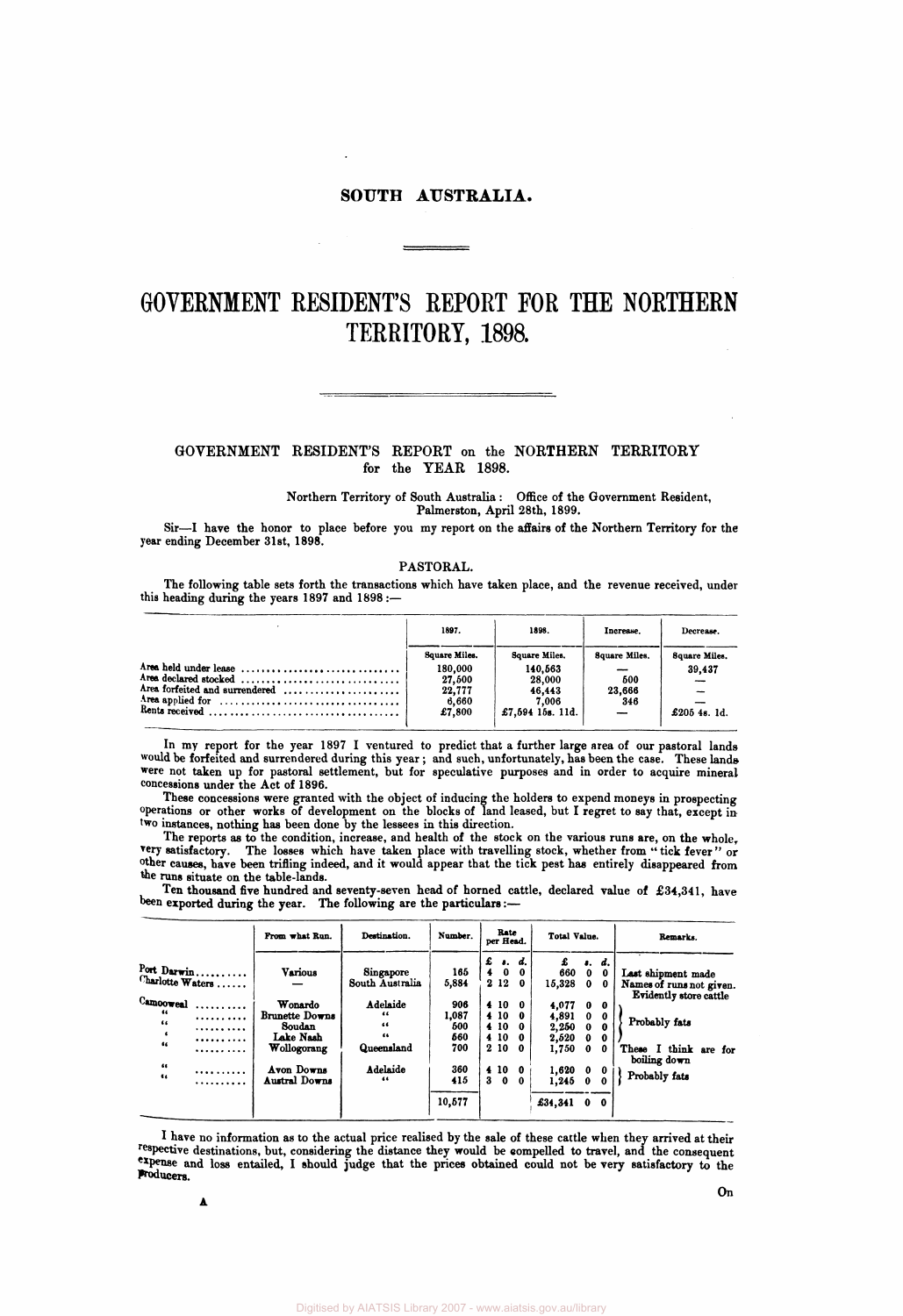**localities, and this I believe may be attributed to the workings having reached water level, and the lack of sufficient capital to properly develop them.** 

**The report of the Chief Warden bearing on the Howley and Eureka mines is very cheering, and it would appear from the satisfactory developments to which he refers that substantial results may be fully anticipated from these mines during the year we have entered upon.** 

With reference to the Eureka gold mine, Mr. Rosewarne writes me that with the new machinery at **present erected on the mine he hopes to put through 2,000 tons of ore per month, and that the following machinery is** *en route* **and ordered for the development of the property:—One slimes treatment plant, 1.000 tons capacity; one second treatment of cyanide, 800 tons capacity; and one pyritic ore plant, 800 tons capacity.** 

**So much attention, particularly in England, has been drawn to the mines owned by the Northern Territories Goldfields Company that the result of their operations cannot fail to have an important bearing on the future of gold mining in the Northern Territory.** 

**If it can be proved that these mines can be made dividend-paying concerns there is no question that the much-needed capital will flow into the Northern Territory, and the success of this important industry, upon which, in my opinion, its progress so much depends, will be assured. The exaggerated reports, however, of the value of the property, which are in no way warranted by the developments, have been circulated by some of those interested, with the view, no doubt, of forcing up the value of the shares, cannot in the long run but prove injurious to the mines referred to and to mining generally in the Territory.** 

**It is idle to ignore that the rich returns which have appeared from time to time as the result of the crushing of ore raised by the Chinese cannot be taken as a fair indication of the yields which may be anticipated from the mines when systematically and properly developed. The mode hitherto adopted by the Chinese has been to work the richest parts of the reefs, leaving the great bulk of the ore untouched.** 

**I believe that the successful development of many of our gold mines will depend upon their being worked on a large scale. Instead of a battery mill with ten or twenty stamps there should be 100 stamps to deal with the large bodies of ore which undoubtedly exist, and the latest and best gold saving machinery suitable for treating the refractory ores which are present in large quantities below water level. This means,**  suitable for treating the refractory ores which are present in large quantities below water level. This means, no doubt, embarking a large amount of capital in the enterprise—not on paper, as is the case, I regret to say, **with most of the companies, formed ostensibly for the purpose of working mines in the Territory, but actually available for** *bond-fide* **developments. With cheap and reliable labor, abundant water and fuel, there are not many localities, so far as I have been able to ascertain, where they can be worked so inexpensively as in the Northern Territory.** 

**I am glad to point to a substantial increase in the revenue received from miners' rights, which is over a hundred pounds more than that of the previous year. The proceedings instituted against defaulting Chinese have, as I anticipated, brought about the desired result, and I believe if persisted in will in most cases ensure payment of the fees by those who have the means to do so.** 

### **AGRICULTURE.**

**I have nothing to record under this heading. The report of the Curator of the Botanical Garden is appended hereto.** 

## **THE ABORIGINES.**

**It is certainly surprising that though, in the early days of the history of the colony, the office of the " Protector of Aborigines" was created, no legislation has been passed enabling the officer holding that appointment to deal with the various matters which of necessity arise in connection with the natives and their relations with other races.** 

**The only Act in the Statute Book of value in this connection is that providing for the manner of taking the evidence of aborigines, which answers as well as might be expected.** 

Under instructions from the Honorable the Minister, I drafted a Bill dealing with this subject somewhat **on the lines of the Act lately passed in Queensland. It is indisputable that many of the collisions which take place between the Europeans and other races with the aborigines, frequently resulting in the loss of life or serious bodily injury, are due to interference with the lubras. This is the conclusion at which I have arrived from the facts disclosed in the many cases which have come before me in my judicial capacity. The case tried at the last Criminal Sittings of the Circuit Court is one in point. The evidence, in my judgment, clearly showed that the murder of the men, Moore and McKenzie, was committed by the natives in consequence of the former taking some lubras,** *nolens volens,* **from their tribe, and appropriating them for their own purposes, and otherwise illtreating one of the natives. They evidently attacked the deceased men unawares, otherwise probably the encounter would have resulted in some of the natives being shot and the remainder " dispersed,"**  and no one would have been the wiser. Those who escaped would no doubt have taken vengeance on the first **opportunity by spearing some innocent person who would be entirely ignorant of the motive which prompted**  them to attack him. Considering the vast area of country, sparsely populated, over which it is utterly im**possible to maintain any control, it is difficult indeed to suggest any remedy which would** *effectually* **cope with the evil which undoubtedly exists. Those who occupy the " back blocks " are, in most cases, a law unto themselves as regards their relations with the natives. If the powers I propose are conferred on the Protector of Aborigines, and wisely exercised, I am inclined to think that a better state of things may prevail, and he will be constituted a " Protector " in fact as well as in name.** 

**Under the existing law it is impossible to bring offenders to justice who commit outrages on young aboriginal females, or half-castes, owing to the impossibility of adducing the evidence of age required by law. The conviction of the Chinaman for an offence of this description, which was quashed by the Supreme Court, on the ground, so far as I could ascertain, " that there was not sufficient proof of age," in my opinion loudly calls for an amendment of the law in this respect. From the appearance of the child in the court, the jury had no doubt, and I do not think that any person in court had any doubt whatever, that she was not more**  than ten or eleven years of age; and I cannot forbear saying that it seems to me it is a scandal that the state **of the law should enable a criminal to escape punishment under such circumstances.** 

**No. 45.** 

**PEARL**